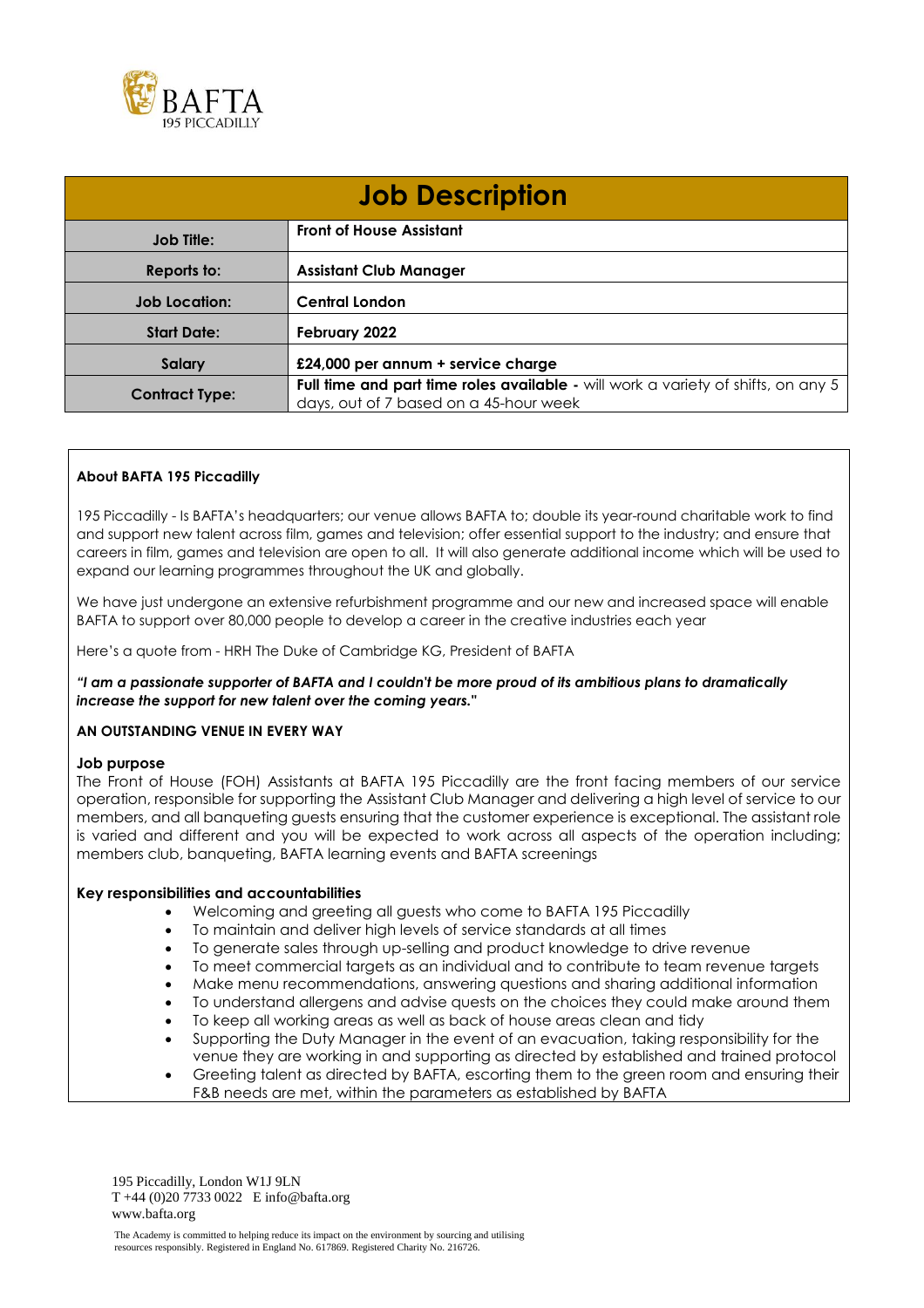

- Escorting talent for screenings through the building, from the entrance to the green room, through to the stage at the appropriate timings as outlined by the function sheet, and off stage and to the green room and/or exit, where appropriate
- Assisting audience members with access requirements with respect and due care, to provide an accessible and welcoming experience at 195 Piccadilly
- Circulating roving mics during event Q&A's as directed
- Managing box office on the day: allocating any walk up seats, scanning tickets on the door(s) to venues within 195 Piccadilly
- Facilitating the smooth experience of learning activity audiences in 195 Piccadilly
- Providing customer support to on-site audience members, assisting them in their movement around the building and/or venue where needed

### **Ideally you will have:**

- Previous operational experience within the service industry at a similar level
- Ability to follow standard operating procedures closely
- Ability to understand all licensing, health and safety and compliance requirements of BAFTA Piccadilly
- Experience of working within a team
- An excellent standard of presentation

#### **Ideally you will be:**

- Passionate about food and beverage and delivering excellent service
- Someone who can create a memorable experience for our members and their guests
- Flexible, professional and courteous

## **ABOUT BAFTA**

**BAFTA** is a leading global charitable institution focused on championing creativity, opportunity and social change for all through the transformative power of film, games and television.

#### **BAFTA's Vision:**

*Bringing the transformative power of Film, Games and Television to everyone.*

**BAFTA's aims:** to champion the art and the craft, champion talent and champion the industry environment by:

- identifying and celebrating industry practice deemed exceptional by peer review, thereby elevating the art and craft of film, games and TV;
- providing talent with recognition, inspiration, access and long term support, in particular those under-represented and underprivileged in society;
- enabling a positive and inclusive environment, for an accessible, sustainable and connected industry.

#### **DIVERSITY MONITORING**

Our aim is for our staff to be a diverse mix of talented people who want to come and do their best work. BAFTA is committed to increasing diversity, and maintaining an inclusive workplace culture. We welcome applications from all qualified candidates regardless of their ethnicity, race, gender, religious beliefs, sexual orientation, age, marital status or whether or not they have a disability. Please take the time to fill out our *[Diversity Monitoring Survey](https://www.bafta.org/jobs/employment-policy/recruitment-monitoring-form)*. All the information you provide will be anonymous and is not considered with your application.

195 Piccadilly, London W1J 9LN T +44 (0)20 7733 0022 E info@bafta.org www.bafta.org

The Academy is committed to helping reduce its impact on the environment by sourcing and utilising resources responsibly. Registered in England No. 617869. Registered Charity No. 216726.